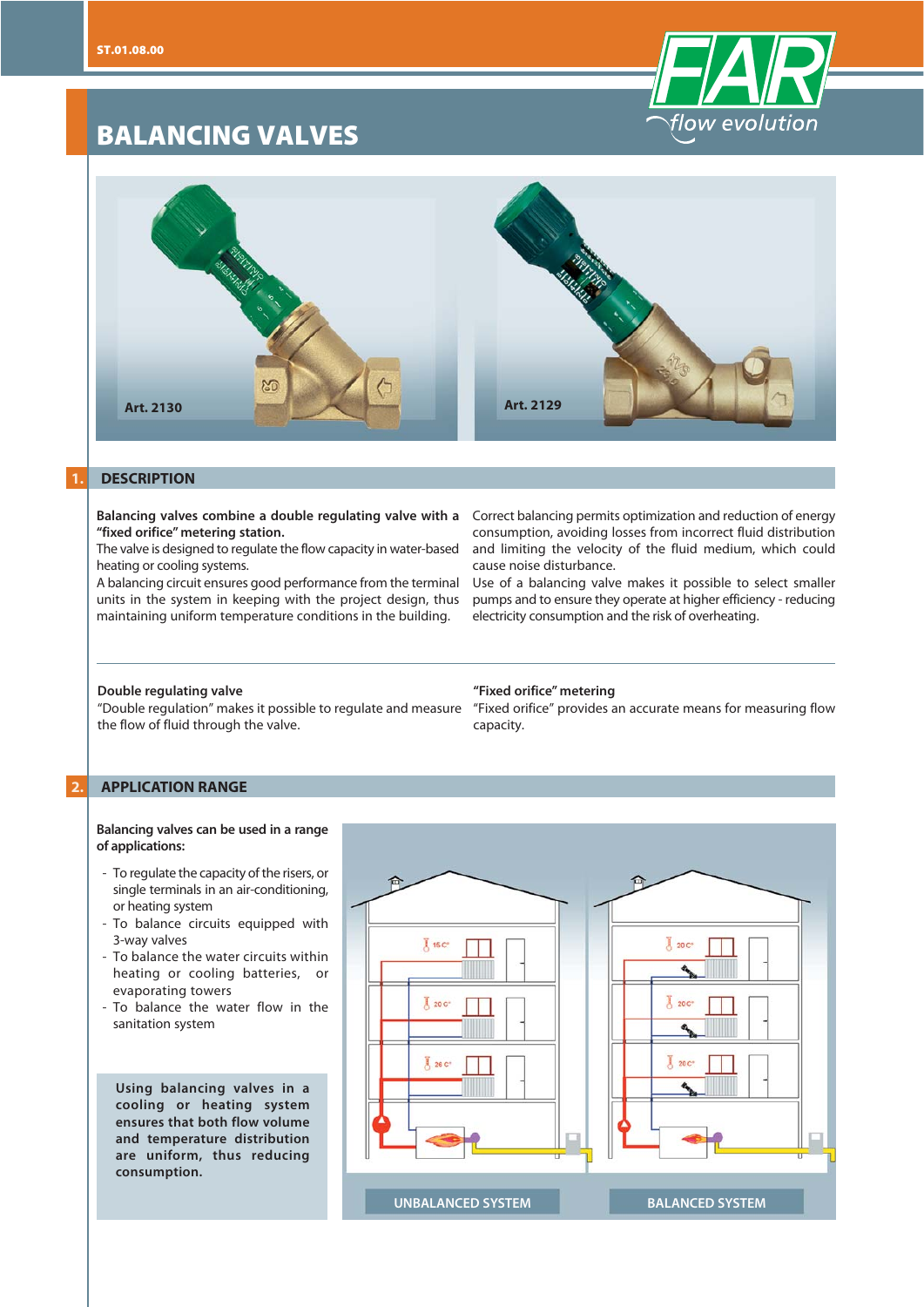

## **The simplified schematic shows typical positions of balancing valves in heating systems**



## **3. CONSTRUCTION MATERIAL**

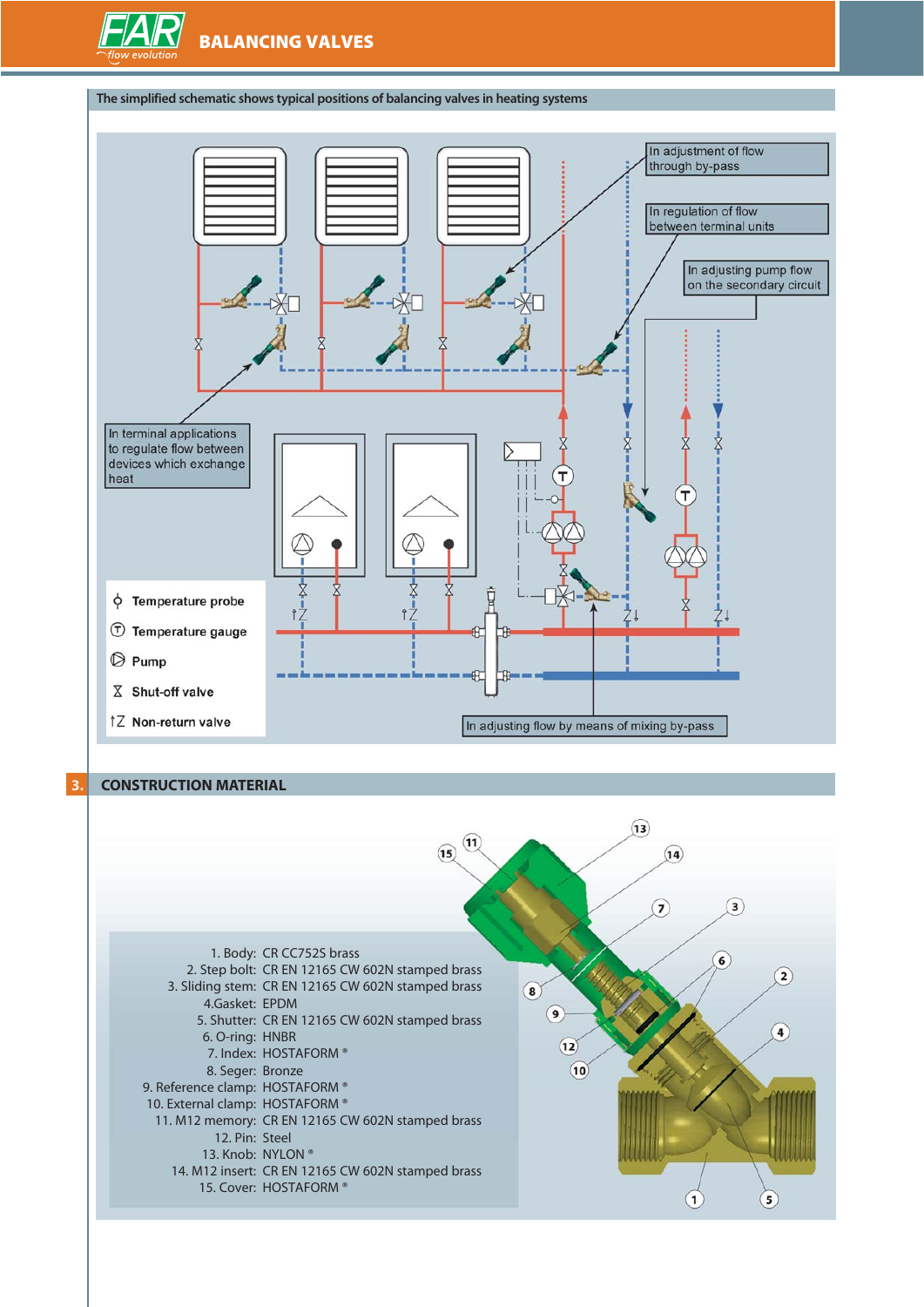**BALANCING VALVES**

## **4. TECHNICAL FEATURES**

- Sizes from threaded 1/2" up to 2".
- Body made in CR brass
- Shaped shutter with closing gasket in EPDM
- Micrometric regulating handle with anti-tampering memory device
- Graduated scale with 360° reading
- Working pressures up to 20 bar



To appreciate the limits of balancing valves refer to the pressure/temperature diagram shown here. Application range is indicated by the blue area.

# **5. MEASURING DEVICES**

To carry out system balancing it is necessary to adjust each valve by turning the graduated handle up to the value corresponding to desired flow. When calibrating FAR balancing valves use the diagrams shown in the relevant technical literature. The balancing valves **Art. 2129** are preset with a measuring device suitable for connection to an electronic instrument, **Art. 2125**, which permits instantaneous measurement of fluid circulating inside the valve. Connection of this electronic instrument to the valve requires the use of pressure plugs **Art. 2140**.



## **6. FLUID DYNAMIC FEATURES**

| <b>DN</b> | 1/2" | 3/4" | 411 | $11/4"$ 1 1/2" | 2"                                                |
|-----------|------|------|-----|----------------|---------------------------------------------------|
| <b>KV</b> |      |      |     |                | 3,905   7,281   11,757   21,600   28,461   50,519 |